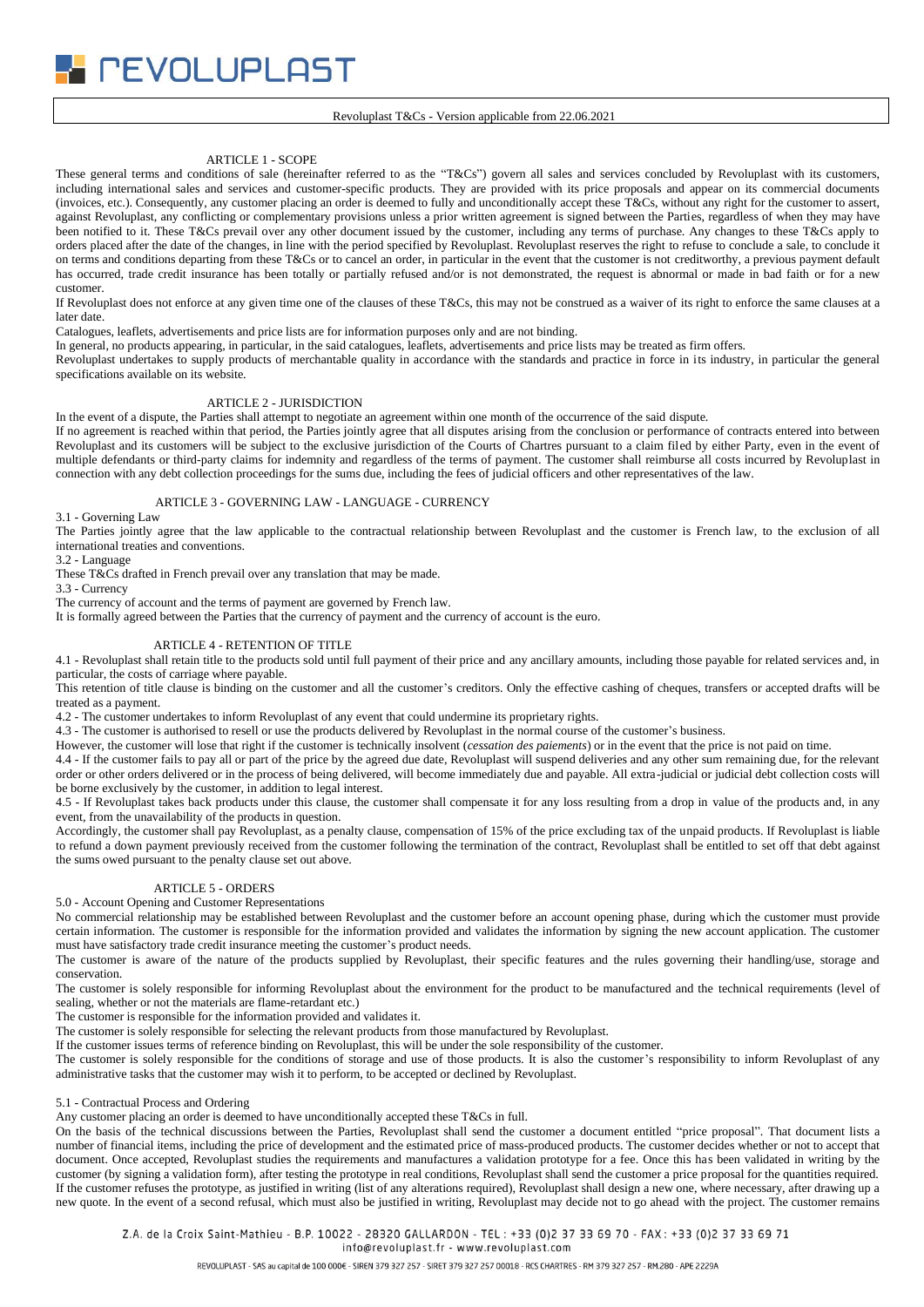liable for the price of development. In the event of a prototype validated by the customer and a price proposal accepted by the customer, the customer is under an obligation to have the products produced by Revoluplast.

A blanket order, resulting in periodic or staggered requests for deliveries, may only be concluded for a limited period agreed between Revoluplast and the customer. Unless expressly agreed otherwise, Revoluplast is not the designer of the parts it produces, as it acts as a manufacturing subcontractor. As the design process

produces a full definition of a product, it may, however, be assigned to a manufacturing subcontractor, in whole or in part, provided that the customer assumes ultimate, full liability for the intended industrial result. This is particularly true for parts defined by computer by Revoluplast at the request of the customer, based on terms of reference provided by the customer.

As the contract has been formed, no request for a cancellation of the order and/or changes to the composition and/or volume of the order placed by a customer will be processed by Revoluplast. It is expressly agreed between the Parties that any order cancelled must be paid in full by the customer.

The same applies if the customer postpones the delivery date without Revoluplast's consent.

5.2. - Minimum Order

Due to the nature of the products manufactured and marketed by Revoluplast and the operating costs incurred to manufacture an order, Revoluplast only accepts orders placed by the customer worth at least  $\epsilon$ 500 (excluding tax). Revoluplast reserves the right to modify the minimum order volume, mainly to reflect commercial requirements. If Revoluplast accepts an order for a lesser amount, the customer shall pay a  $630$  handling fee in addition to the price. 5.3. - Assignment

The benefit of the order is personal to the customer and may not be assigned without Revoluplast's consent.

### 5.4. - Materials and Colours

Materials and colours are generally proposed according to the RAL and Pantone systems. Other colours are possible on the basis of samples (subject to an available stock or minimum quantity). The chosen colour may vary slightly, particularly for marking or paint colours, depending on the different types of medium used, as well as for certain materials with a different batch number or using a flame-retardant process that could "yellow" over time.

#### ARTICLE 6 - ORDER FULFILMENT - SUPPLY - DELIVERY

The products ordered by the customer will be deemed to have been supplied when they are made available for collection at Revoluplast's premises, unless a DDP sale is agreed or delivery charges are paid on top.

In such a case, the customer shall collect the said products.

Delivery times are given for information purposes only and are not binding, as they depend, in particular, on the availability of carriers and the order of arrival of orders. However, Revoluplast shall endeavour to meet the delivery times indicated in the order confirmation. Supply times begin when the prototype is validated and Revoluplast receives the order for mass production.

In the event of a late delivery, Revoluplast will not be liable to pay any penalties and/or damages to the relevant customer and the relevant order may not be terminated.

Delivery times are suspended in the cases set out in Articles 4.4 and 13 below.

Unless otherwise agreed, in the event of a mass production, a tolerance for the number of parts delivered is allowed, generally plus or minus 5%.

#### ARTICLE 7 - PASSING OF RISK

By express agreement, the risk associated with the products (the damage they may suffer or cause) passes to the customer as and when the products are supplied to the customer or the customer's substitute, as described in Article 6. Accordingly, the customer must ensure, at the customer's own risk and expense, the maintenance and use of the products. The customer will be responsible for any damage caused by the products as of the date of supply.

#### ARTICLE 8 - CARRIAGE

### 8.1 - Reservations

In accordance with Article 133-3 of the French Commercial Code, in the event of any damage in transit and/or shortages affecting the products delivered by a carrier, the customer must issue all reservations to the carrier and confirm them by letter sent by registered post with acknowledgement of receipt to or served as an extrajudicial document on the carrier within three days of receipt. The reservations must be clear and precise. 8.2 - Cost of carriage

It is expressly agreed between the Parties that the customer will be invoiced for the costs of carriage for the ordered products, where payable.

### ARTICLE 9 - ACCEPTANCE OF PRODUCTS

9.1 - Without prejudice to the steps to be taken by the customer with the carrier as described in Article 8.1, in the event of any patent defects or shortages, any claim, of any kind whatsoever nature, relating to the delivered products will only be accepted by Revoluplast if it is submitted in writing, in particular by email.

Any claims concerning non-compliant products must be made within ten (10) days of the customer's receipt of the products, given the nature of the products.

In all cases, and even without acceptance, the nature and extent of the necessary inspections and tests, the standards and the tolerances of any kind, must be specified in the mandatory drawings and specifications appended by the customer to the request for proposals and confirmed in the contract agreed between Revoluplast and the customer. If there are no terms of reference concerning the inspections and tests to be performed on the parts, Revoluplast will only perform standard visual, sizing inspections.

9.2 - The customer shall provide full supporting documents proving the existence of the relevant defects or shortages. The presence of small scratches does not constitute a flaw. Tolerances are specified in the general specifications produced by Revoluplast.

9.3 - The customer shall give Revoluplast every opportunity to check the condition of the products, directly or through third parties, as it deems necessary.

Only Revoluplast or any person duly authorised by it may carry out such checks and controls.

9.4 - No products may be returned by the customer without Revoluplast's prior express written consent. The cost of returning the products will only be borne by Revoluplast in the event that an actual patent defect is confirmed by Revoluplast or its agent.

Only the carrier chosen by Revoluplast is authorised to return the relevant products.

9.5 - Whenever, after the checks as described in Article 9.3 above, an actual patent defect or shortage is confirmed by Revoluplast or its agent, the customer may only ask Revoluplast to replace the non-compliant products and/or provide the missing products at the latter's expense, without any right to claim any compensation or terminate the order.

9.6 - Unconditional acceptance of the products ordered by the customer releases Revoluplast from its obligation to supply the products.

Any claims concerning any non-compliant products must be made in accordance with Article 9.1.

9.7 - Any claim made by the customer on the conditions and in accordance with the procedures set out in this Article will not suspend the customer's obligation to pay the price of any delivered products for which a patent defect has not been confirmed by Revoluplast, in accordance with Article 9.3.

### ARTICLE 10 - WARRANTY FOR LATENT DEFECTS

10.1 - Revoluplast shall provide parts in compliance with the drawings and requirements set out in the contractual terms of reference. If the customer has a complaint about the delivered parts, the customer must substantiate it in writing and provide proof. Revoluplast reserves the right to examine them on site.

10.2 - Revoluplast warrants its products in accordance with Article 1641 *et seq.* of the French Civil Code for six (6) months from the date of supply.

The warranty does not cover any defects or deterioration in the delivered products caused by any abnormal use or misuse or use not in accordance with the intended purpose, an accident or changes made to the product by the purchaser.

10.3 - The warranty does not apply for any patent defect in the delivered products, as they are covered by the warranty specified in Article 9.

10.4 - Under the warranty for latent defects, Revoluplast will only be liable to replace the relevant products, free of charge, without any right for the customer to claim damages from Revoluplast.

10.5 - The warranty does not cover any defects or deterioration affecting the delivered products caused by abnormal storage conditions for the products arranged by the customer. The customer undertakes to store the delivered products in a suitable place.

Z.A. de la Croix Saint-Mathieu - B.P. 10022 - 28320 GALLARDON - TEL : +33 (0)2 37 33 69 70 - FAX: +33 (0)2 37 33 69 71 info@revoluplast.fr - www.revoluplast.com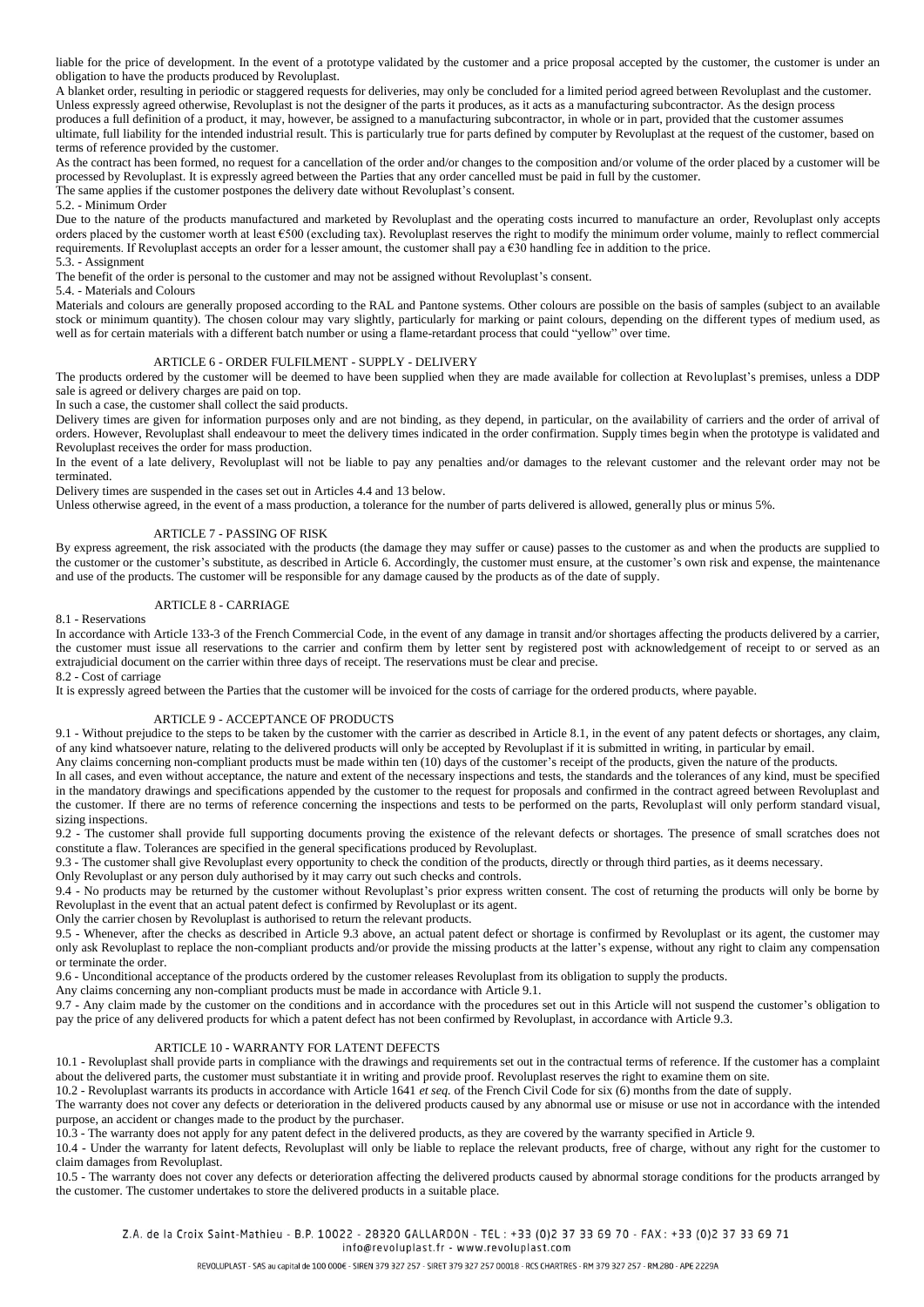10.6 - In all cases, Revoluplast's liability is strictly limited to the foreseeable, direct damage caused exclusively to the customer, as evidenced by the customer. This warranty normally takes the form of a replacement of the non-compliant or defective products or a customer refund, via a credit note, as decided by Revoluplast.

#### ARTICLE 11 - PRICES

11.1 - The prices of the products sold by Revoluplast are determined in the final proposal accepted by the customer. That price is valid for one month.

11.2 - Revoluplast reserves the right to adjust its prices at any time, in particular in the event of changes to the conditions of labour, raw materials or carriage. 11.3 - The prices per quantity specified in the proposals only apply if the corresponding number of parts is delivered all at the same time. In the event of an increase

or decrease in quantities, the prices will be adjusted accordingly.

The design and manufacturing costs mentioned in the proposals are provided for information purposes only and may be increased by up to 20% to reflect the actual cost. Only part of the cost of tooling, production, design and programming operations is invoiced, in the form of a contribution, and they remain the property of Revoluplast.

# ARTICLE 12 - TERMS OF PAYMENT

12.1 - Unless otherwise agreed in writing between the customer and Revoluplast, the products must be paid for at Revoluplast's registered office in accordance with the following procedures:

- The first time they do business (before opening an account): Payment by cheque or bank transfer at the time of the order.

- Subsequently, once an account has been opened: Payment by cheque, bank transfer or accepted draft, within thirty (30) days of the invoice date.

A discount is applied for a full payment at the time of the order.

### $12.2 -$  Suspension

If a due and payable invoice is not paid in full, after formal notice with which the customer fails to comply within 48 hours, Revoluplast reserves the right to suspend any current and/or future delivery. The customer may not be released from the obligation to pay all or part of an amount owed to Revoluplast or delay payment due to any customer claims, in particular claims under the warranty, without Revoluplast's written consent. No reciprocal debts may be offset, even if they are certain, liquid, due and payable.

### 12.3 - Payment in Advance

If Revoluplast's commercial searches reveal that the customer may not be creditworthy and/or the customer provides Revoluplast with false information concerning, in particular, its reputation, creditworthiness or legal and/or commercial structure, Revoluplast reserves the right to require the customer to pay in full at the time of order for all orders placed by the customer, unless the customer provides sufficient guarantees such as a bank guarantee.

If the customer refuses to make such a payment without proposing any sufficient guarantee to Revoluplast, Revoluplast may refuse to fulfil the order(s) placed and to deliver the relevant products without any right for the customer to claim any compensation.

### 12.4 - Refusal to Supply

If a customer places an order with Revoluplast but fails to pay for previous orders at the agreed time or times, Revoluplast may refuse to fulfil the order and deliver the relevant products without any right for the customer to claim any compensation.

#### 12.5 - Non-Payment - Penalties

For the purposes of these T&Cs, non-payment means any sum not collected by the agreed due date.

The customer shall pay, for any sum not paid by the due date, by operation of law and without any formalities, (i) late payment interest on the sums remaining due until their payment in full, equal to three times the legal interest rate in force, as increased by three percentage points, and (ii) a fixed debt collection fee of  $\epsilon$ 40, without prejudice to any interest, costs and fees that could result from litigation to collect the debt or pre-action procedures.

In the event of a dispute between Revoluplast and the customer regarding one (or more) line(s) of the invoice received by the latter, the customer shall pay the amount of the non-disputed sums in full when due. Otherwise, the penalties provided for in this Article will be automatically applied.

All judicial or extra-judicial costs, necessary for the application of those penalties, will be borne exclusively by the customer.

#### ARTICLE 13 - FORCE MAJEURE

Neither Party may be held liable to the other Party for any non-performance or late performance of an obligation under this contract, caused by an act or omission of the other Party or the occurrence of a force majeure event, it being agreed that a "force majeure event" means any event treated as such by the law or the courts. A force majeure event suspends the obligations arising from the contract for the entire duration of its existence.

If the force majeure event lasts for more than 60 consecutive days, either Party may terminate the sale without being in breach of contract by letter sent by registered post with acknowledgement of receipt, in which case the contract will be terminated as soon as that letter is issued. Neither Party may claim any damages.

The following, in particular, shall be deemed to be a force majeure event releasing Revoluplast from its obligation to deliver within the times initially agreed: strikes by all or part of its staff or its usual carriers, fire, flooding, war, production stoppages, inability to obtain supplies of raw materials, stock shortages, a pandemic and/or related government decisions and any act of State.

In such circumstances, Revoluplast shall notify the customer in writing within TWELVE (12) days of the date of occurrence of the events, and the contract between Revoluplast and the customer will then be suspended by operation of law without any compensation as of the date of occurrence of the event.

### ARTICLE 14 - INDUSTRIAL PROPERTY

## 14.1. Revoluplast's Rights

All intellectual and industrial property, such as projects, studies, technical plans, sketches, product prototypes, works, models, improvements, patents, know-how, trade secrets, decorations, designs and trademarks, used by Revoluplast at a given time in the performance of its obligations for the customer, is and will remain the exclusive property of Revoluplast. The same applies for the studies proposed by Revoluplast to improve the quality or cost price of parts, through an original modification of the initial terms of reference.

The customer will not acquire any proprietary rights in or to the above-mentioned intellectual and/or industrial property of Revoluplast, which remains the exclusive owner of all such rights.

No licence is granted, or agreed to be granted or implied, by Revoluplast to the customer. The customer therefore undertakes not to use, by any means whatsoever, either directly or through a third party, the above-mentioned intellectual and industrial property of Revoluplast without the latter's prior written authorisation setting out the terms of use and the financial conditions for its exploitation.

Legal action will be taken for any unauthorised use, which will be punished in accordance with the law in force, particularly under infringement and unfair competition laws.

### 14.2. Customer's Rights

The customer is and will remain the exclusive owner of the files, documents, terms of reference, content and trademarks that it provides to Revoluplast, as required to manufacture the products. Revoluplast has the right to use the materials thus provided solely in connection with and for the performance of the provision of the **Products** 

The customer shall hold Revoluplast harmless from and against all claims by third parties relating to the materials provided to Revoluplast and shall indemnify Revoluplast from and against its entire loss caused by such claims, including any sums that Revoluplast may be required to pay to the third party following legal proceedings or under a settlement agreement. The customer shall bear all costs incurred by Revoluplast in its defence (cost of proceedings and other legal fees). Whenever possible, the customer shall simply replace Revoluplast in the legal proceedings to which Revoluplast is party due to wrongdoing by the customer.

Unless the customer prohibits this in writing, the customer authorises Revoluplast to show, at any event such as a fair, show or exhibition, and in its advertising and commercial documents, certain parts created by Revoluplast, in cases where the industrial and intellectual property rights are owned by the customer.

Z.A. de la Croix Saint-Mathieu - B.P. 10022 - 28320 GALLARDON - TEL : +33 (0)2 37 33 69 70 - FAX: +33 (0)2 37 33 69 71 info@revoluplast.fr - www.revoluplast.com

REVOLUPLAST - SAS au capital de 100 000€ - SIREN 379 327 257 - SIRET 379 327 257 00018 - RCS CHARTRES - RM 379 327 257 - RM.280 - APE 2229A